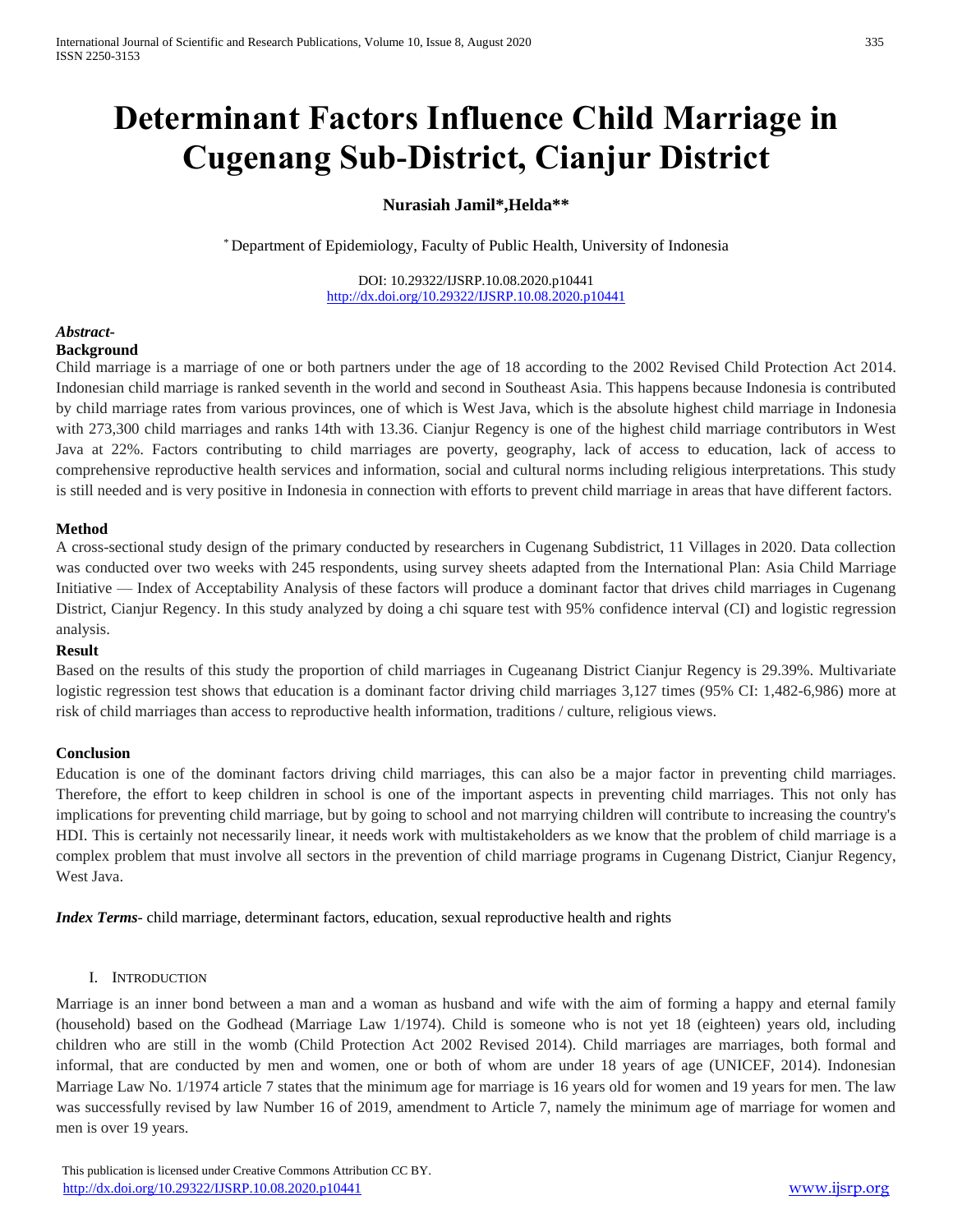The 2013 Basic Health Research (Riskesdas) conducted by the Indonesian Ministry of Health revealed that among women 10-14 years old, 2.6% married for the first time at the age of less than 15 years, and 23.9% were married at the age of 15-19 years. Data on the National Socio-economic Survey (Susenas) 2018 shows that 1 in 9 girls in Indonesia aged 20-24 years are married under the age of 18 or the prevalence is equal to 11%. Whereas for boys there is 1 out of 100 boys aged 20-24 years married under the age of 18 years or equal to the prevalence of 1%. Meanwhile, the prevalence of women aged 20-24 years who married before the age of 15 years was 0.56%. Child marriage is not specifically a problem of Indonesia, but a global problem. There are 117 of 198 countries in the world including the United States of America permitting child marriages as seen from the Marriage Law which is owned by countries in the World (Alexandra et al, 2016). The prevalence of child marriage in Indonesia is 11.2% (BPS, 2020). This has pushed Indonesia to become the 2nd highest country in ASEAN for child marriage rates (BKKBN, 2012). Whereas in the World, Indonesia ranks 7th highest absolute number of child brides (girls not brides, 2016).

In Indonesia, the highest prevalence of child marriage occurs in the province of West Sulawesi, 19.43%. However, West Java is the province with the highest absolute number which is estimated to reach 273,300 child marriages. West Java is among the 20 provinces with the highest prevalence of child marriage of 13.26% and is the highest prevalence in Java (BPS and UNICEF, 2020). Cianjur District is the first regency in contributing child marriages in West Java with data on 22 percent of female adolescents who have already married children (BPS and UNICEF, 2016).

Based on DPPKBP3A data Kab. Cianjur in 2015 mentioned child marriage in Cianjur 80.71% of women married at the age of less than 21 years. Cugenang sub-district is the top 10 sub-districts contributing marriages of children under the age of 20 from 32 subdistricts in Cianjur Regency (DPPKBP3A Cianjur Regency, 2015). The data was corroborated with data reported from KUA of Cugenang Subdistrict during 2018 child marriages which recorded 66 cases, 2019 recorded as many as 58 cases, and January 2020 recorded 12 cases (KUA of Cugenang District). District Court of Religion. Cianjur stated that 60% of requests for dispensation were due to reasons for the age of women under the age of the Marriage Law (Nursalikah, 2019).

Based on KPPPA and UNFPA research results in 5 districts the cause of child marriage consists of 4 sides: the child side includes low education, dropping out of school, expensive tuition fees, distance and safety, teaching patterns at school, child age pregnancy, lack of availability of children's creative space, children as economic assets and family and environmental stresses; the family side includes poverty, pressure, trafficking, wrong parenting, shame because a child is pregnant; the cultural and religious side includes the culture of young marriage, matchmaking of children, puberty being a reference for marriage, no sanctions; the State side includes enforcement of marriage law, enforcement of child protection law, and no child marriage sanctions and the unavailability of national and regional action plans (KPPPA and UNFPA, 2018).

Low level of education and knowledge of children can cause a tendency to get married at an early age (Alfiyah, 2010)). This is in line with research conducted by Ma'mun, (2015) which shows that young adolescents with low education have a risk (ods ratio) 2,846 times to get married early than young adolescents with high education. The family economy is thought to be one of the factors that trigger child marriages. The 2016 Susenas data states that girls from low-spending families have five times the chance to experience child marriages compared to those from families with high expenditure levels. However, this factor is not absolute because in reality child marriage takes place at all levels of the Indonesian economy.

There is a tradition of marrying girls at an early age that has been going on since ancient times so as not to become a 'spinster (UI Gender Study and KPPPA, 2016). A study conducted by the Criminal Justice Reform Institute (ICJR) and the Indonesian women's coalition in 2016 in three religious courts showed 97% of child marriage dispensations were granted by judges. One of the considerations given by the judge is that marriage is given to "prevent harm" 92%, because children are dating 98% and have aqil baligh 91%.

The 2016 Rumah KitaB Foundation's findings in its research in 5 districts include changes in living space and socio-ecological environment, the loss of the role of parents due to migration to cities or becoming migrant workers abroad, the logical consequence of the increasingly rigid moral values due to the loss of the power of local leaders in economic resources and village assets, and the weakening of traditional power, legal contestation between state law and religious law (fiqh) (Child Marriage Monograph, 2016).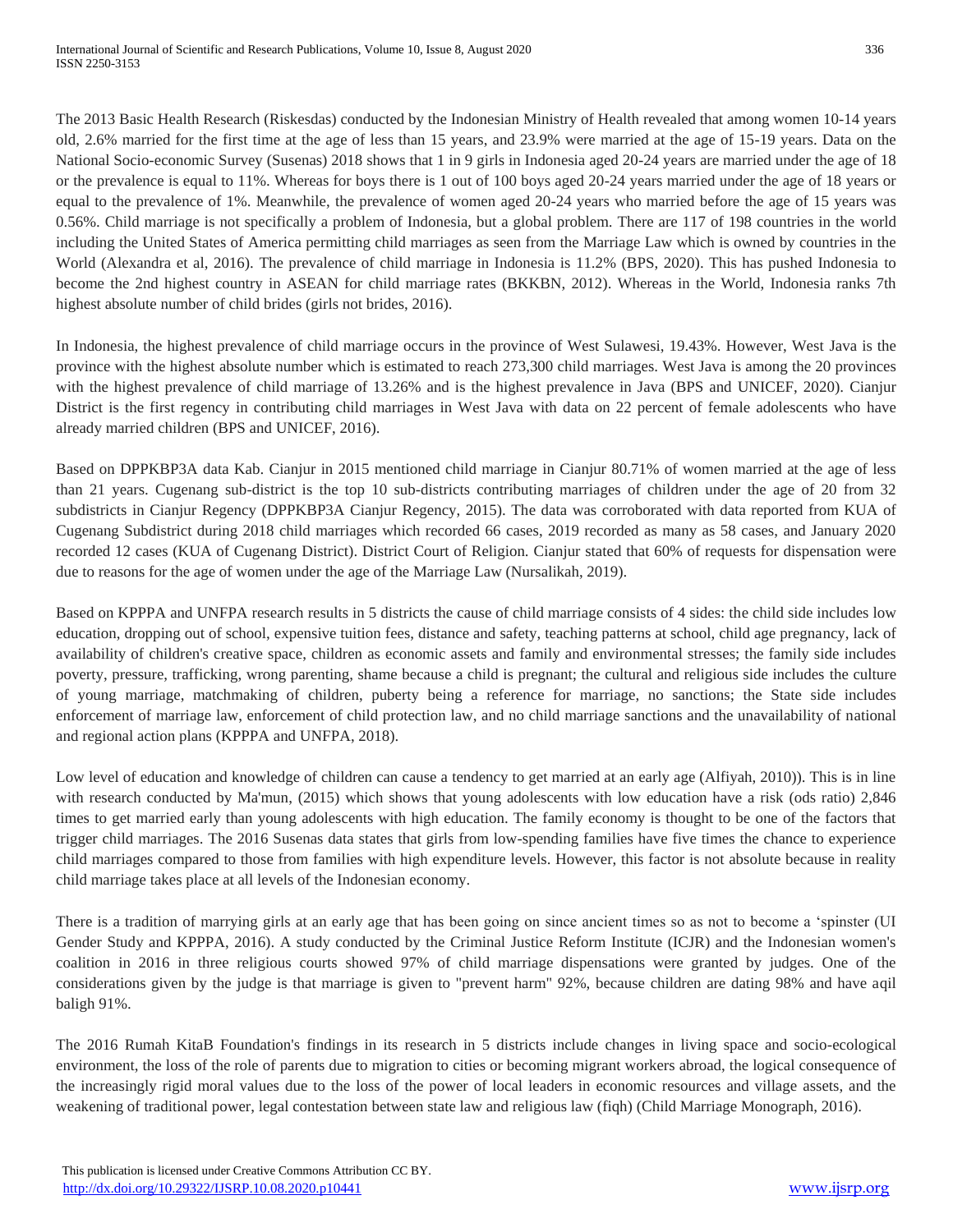Likewise, the situation of information and education about reproductive health is still lacking so as to lead to misguided understanding of sexuality and many of which lead to child marriage (Djamilah and Kartikawati 2014).

#### II. METHOD

This study uses a cross-sectional design, with primary data sources taken from Cugenang District because it has the highest prevalence of child marriages for 10 children in Cianjur (7.5%) in Cianjur Regency. Cugenang District has 11 villages. The population of this study are women and men who have marriages, both registered and unregistered who reside in the District of Cugenang. The sample of the study is 245 respondents consisting of 216 women and 29 men. randomly probability proportional to size from 11 selected villages that meet the inclusion criteria: the high number of child marriages based on KUA data and anecdotal data that is not recorded, Data collection was carried out on July 2-15, 2020 using questionnaires by recruiting village cadre enumerators who were trained in advance, data collected was edited by checking the filled instruments, coding data, then entering data into data processing systems, and cleaning up data by re-checking the completeness and correctness of the data. The dependent variable is child marriage while the independent variables are Education, tradition / culture, religious views and access to reproductive health information. Data on child marriages is obtained by asking the age of the first respondent to have a marriage. This is confirmed by KUA data of Cugenang Subdistrict and data from the Village Head. Other data were obtained by filling in the questionnaire. Data analysis was performed using the STATA program (v.13, StataCorp), all variables were processed by calculation and categorization. To assess the dominant factor in this study is influenced by the odds ratio (OR) and 95% confident interval (CI) using multivariate logistic regression analysis.

#### III. RESULTS

| Variable                                | N   | $\frac{0}{0}$ |
|-----------------------------------------|-----|---------------|
| Sex                                     |     |               |
| Male                                    | 29  | 11.84         |
| Female                                  | 216 | 88.16         |
| Age of responden                        |     |               |
| $\geq$ 18 years old (18 – 49 years old) | 243 | 99.18         |
| $<$ 18 years old                        | 2   | 0.82          |
| Age of first time pregnant              |     |               |
| $\geq$ 20 years old                     | 127 | 51.84         |
| $<$ 20 years old                        | 118 | 48.16         |
| Numbers of birth                        |     |               |
| No children                             | 51  | 20,82         |
| 1-2 children                            | 184 | 75,10         |
| $\geq$ 3 children                       | 10  | 4,08          |
| <b>Working Status Before Marriage</b>   |     |               |
| Work                                    | 142 | 57,96         |
| Not work                                | 103 | 42,04         |
| Marriage legal status                   |     |               |
| Registered at KUA                       | 166 | 67,76         |
| Not Registered at KUA                   | 79  | 32,24         |
|                                         |     |               |

Tabel 1 Responden Characteristic

Respondent characteristics (table 5.4) show that 88.16% of respondents were 216 women. While male respondents were only 11.84% or 29 people. Age of respondents at the time of the study 99.18% was the age range of 18 years - 49 years as many as 243 people, for ages under 18 years, only 2 people. The first pregnancy was categorized  $\geq$  20 years 51.84%, which was 127 people while the category <20 years was 118 people or 48.16%.

The number of children owned by respondents to date is 51 respondents who have no children or equal to 20.82%, 184 respondents have 1-2 children by 75.10%, and respondents who have  $\geq$  3 children are 10 people by 4.08%. The employment status of respondents prior to marriage 142 people worked or 57.96% and 103 people did not work or 42.04%. The legality of marital status is no less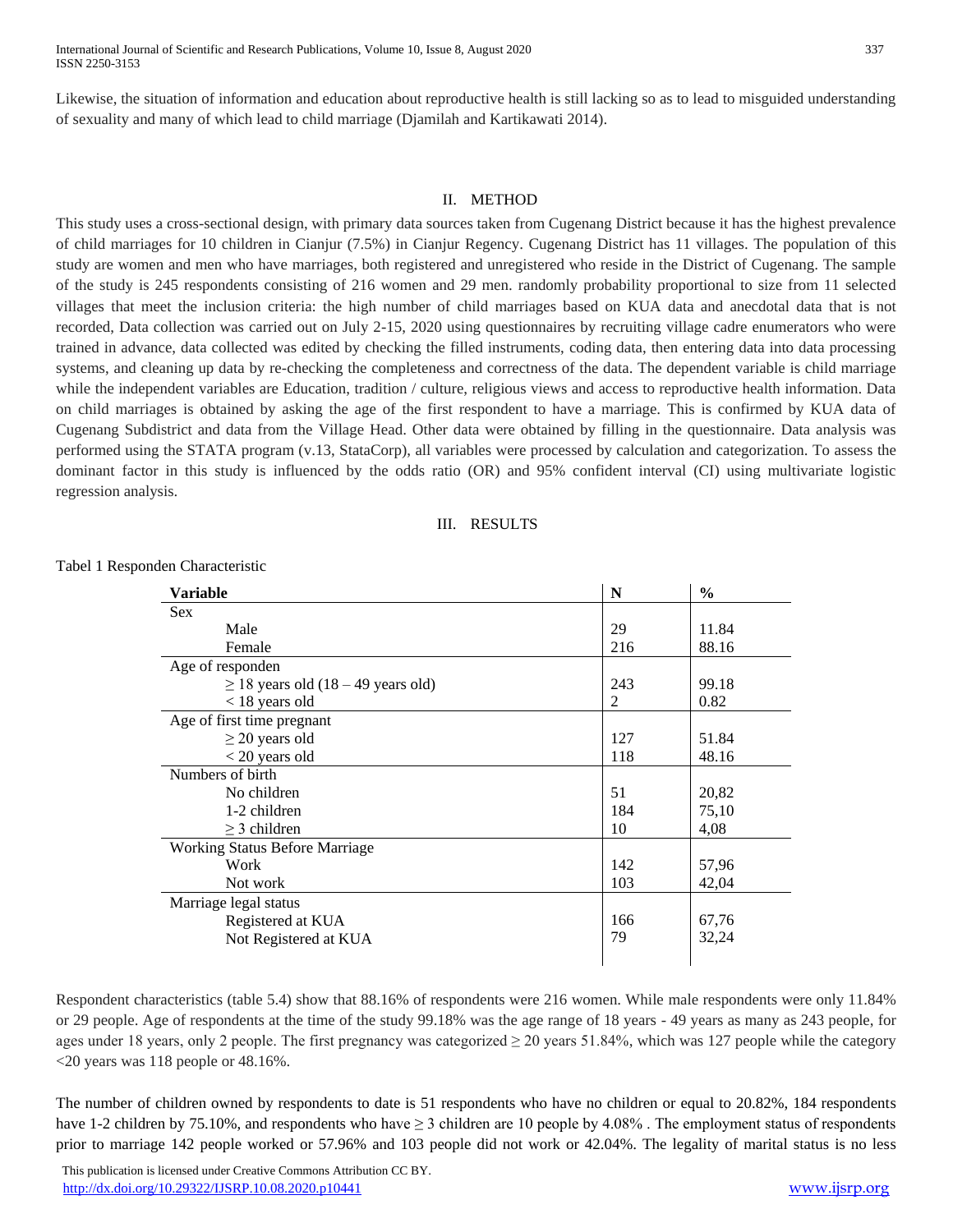interesting to show that respondents whose marriages were registered at KUA were 166 people or 67.76% while those not registered at KUA were 79 people or 32.24%.

| Variable                                                                  | N          | $\frac{0}{0}$  |
|---------------------------------------------------------------------------|------------|----------------|
| Child Marriage                                                            |            |                |
| $No \geq 18$ years old)                                                   | 173        | 70,61          |
| Yes $(<18$ years old)                                                     | 72         | 29,39          |
| Education                                                                 |            |                |
| High                                                                      | 67         | 27,35          |
| Low                                                                       | 178        | 72,65          |
| <b>Family Economic</b>                                                    |            |                |
| High economic                                                             | 40         | 16,33          |
| Low economic                                                              | 205        | 83,67          |
| Tradition/culture<br>Not Influence by tradition<br>Influence by tradition | 131<br>114 | 53,47<br>46,53 |
| Religious Perspectives<br>Good<br>Not good                                | 101<br>144 | 41,22<br>58,78 |
| Information<br>Health<br>Reproductive<br>Acces<br>Good<br>Not good        | 110<br>135 | 44,90<br>55,10 |

Table 2 Univariate Analysis of Factors Affecting the Occurrence of Child Marriage in Cugenang Subdistrict, Cianjur District.

The results of table 2 show the total number of respondents who married children (married under the age of 18) as many as 72 people. While respondents who did not have child marriages (having marriages the same as over the age of 18 years) were 173 people. Resulting in the proportion of child marriages in Cugenang District of 29.39%. The last education completed by the high category respondents (high school and college) was 67 people, while the low category education (elementary and junior high school) was 178 people. The proportion of respondents in the high education category was 27.35% and the low category was 72.65%.

The family economy before marriage, which means the economic condition of the parents of the respondents at the time before marriage with a high category economy (above the district minimum wage (UMK)) of 40 people, while the low category economy of 205 people. The proportion of the family economy in the high category is 16.33% and the low category is 83.67%. The results of the analysis of tradition / culture that states are not affected by tradition / culture as many as 131 people and who states are affected by culture of 114 people. The proportion not affected by culture was 53.47% and the proportion affected by culture was 36.53%. Religious views that have been successfully analyzed are those who have a good understanding of 101 people while those who have a bad understanding are 144 people. The proportion of understanding is good at 41.22% and the proportion of understanding is not good 58.78%.

Table 3 Bivariate Analysis of Variable Factors Influencing the Occurrence of Child Marriage in Cugenang Subdistrict, Cianjur Regency

| Covariat Variable             |           | <b>Child Marriage Category</b> |           |                  |           | 95%            | $P -$  |
|-------------------------------|-----------|--------------------------------|-----------|------------------|-----------|----------------|--------|
|                               | <b>CM</b> |                                | Not CM    |                  | <b>PR</b> | <b>CI</b>      | value  |
|                               | n         | $\%$                           | n         | $\%$             |           |                |        |
| Education<br>Low<br>High      | 63<br>9   | 35,39%<br>13.43                | 115<br>58 | 64,61%<br>86.57% | 2,634     | 1.39-<br>4,994 | 0.0008 |
| <b>Family Economic</b><br>low | 59        | 28.78                          | 146       | 71.22            | 0,885     | $0,54-1,45$    | 0,6367 |

 This publication is licensed under Creative Commons Attribution CC BY. <http://dx.doi.org/10.29322/IJSRP.10.08.2020.p10441> [www.ijsrp.org](http://ijsrp.org/)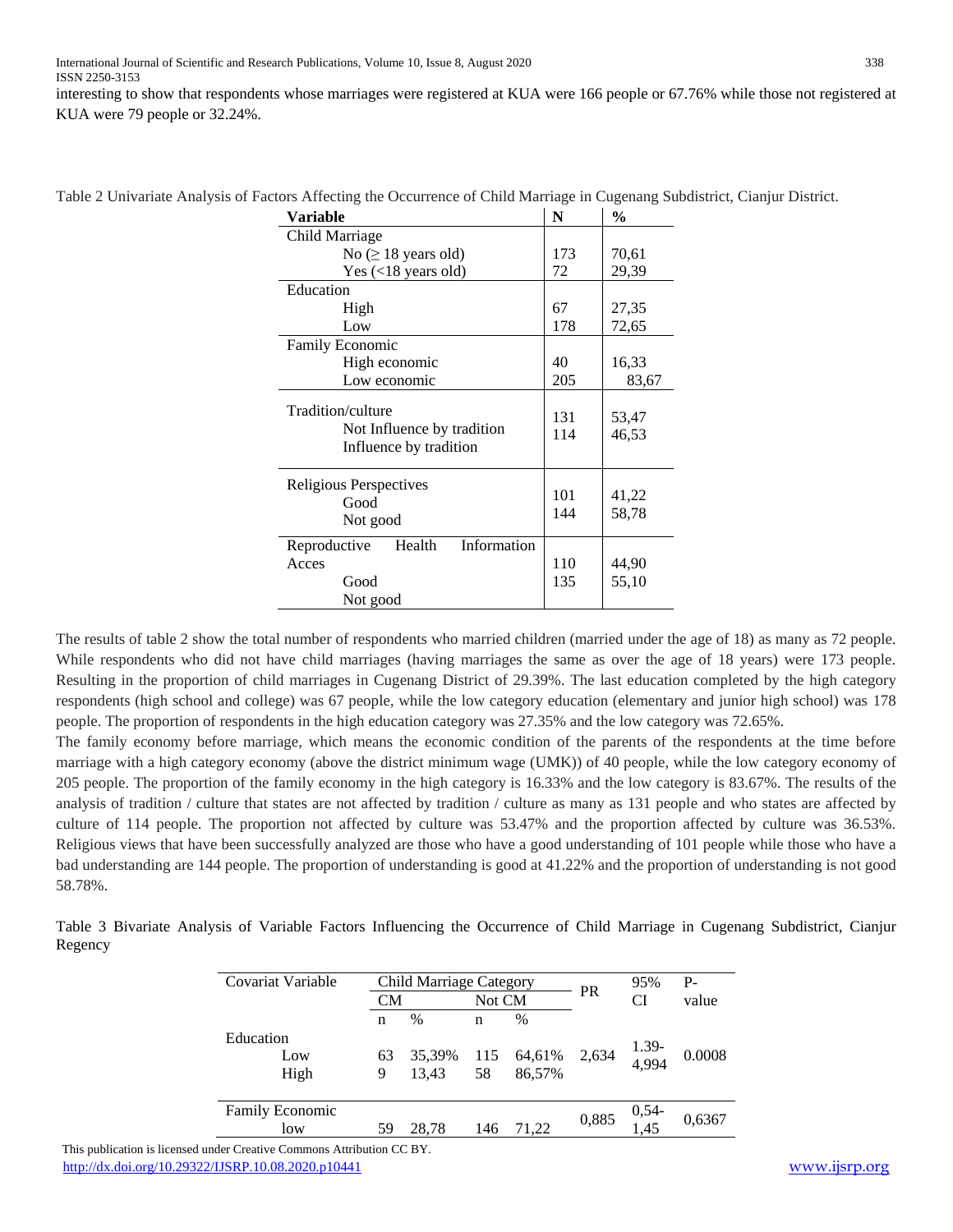International Journal of Scientific and Research Publications, Volume 10, Issue 8, August 2020 339 ISSN 2250-3153

| economic                  |    |       |     |       |       |          |        |
|---------------------------|----|-------|-----|-------|-------|----------|--------|
| high                      | 27 | 67,50 | 13  | 32,50 |       |          |        |
| economic                  |    |       |     |       |       |          |        |
| Tradition/culture         |    |       |     |       |       |          |        |
| Influence by              | 34 | 29,82 | 80  | 70,18 |       |          |        |
| tradition                 |    |       |     |       |       | $0.69 -$ |        |
| <b>Not</b>                |    |       |     |       | 1,028 | 1,52     | 0,8887 |
| Influence by              | 38 | 29,01 | 93  | 70,99 |       |          |        |
| tradition                 |    |       |     |       |       |          |        |
| Religious                 |    |       |     |       |       |          |        |
| Perspectives              |    |       |     |       |       |          |        |
| Not Good                  | 37 | 25,69 | 107 | 74,31 | 0,741 | $0,50-$  |        |
| good                      | 35 | 34,65 | 66  | 65,35 |       | 1,09     | 0,1297 |
| Reproductive Health       |    |       |     |       |       |          |        |
| <b>Information Access</b> |    |       |     |       |       |          |        |
| Not Good                  | 50 | 29,75 | 22  | 70,25 | 1,851 | $1,2-$   | 0,0036 |
| Good                      | 85 | 29,93 | 88  | 70,97 |       | 2,85     |        |
|                           |    |       |     |       |       |          |        |

Based on the results of the analysis above table 3, the Relationship of Respondent Education with Child Marriage the respondents obtained PR value of education 2,634 (95% CI 1.39-4,994), meaning that respondents who have low education risk 2,634 times to do child marriage compared to respondents who have higher education. The association was statistically significant as indicated by the p value of 0.0008 (<0.05). Relationship of Family Economy with Child Marriage obtained a family economic PR value of 0.885 (95% CI 0.54-1.45), meaning that respondents who have a low family economic level risk of 0.885 times to do child marriage compared to respondents who have a high family economic level. The association was not statistically significant as indicated by the p value of  $0.6367$  ( $> 0.05$ ).

Relationship of Tradition / Culture with Child Marriage obtained a tradition / culture PR score of 1.028 (95% CI 0.69-1.52), meaning that respondents who were affected by tradition / culture risked 1,028 times to conduct child marriage compared to respondents who were not affected by cultural traditions. The association was not statistically significant as indicated by the p value of  $0.8887 (> 0.05)$ . The Relationship between Religious Views and Child Marriage is obtained PR value of religious views 0.741 (95% CI 0.50-1.09), meaning that respondents who have a religious view are not good which means approving religious views that support child marriage at 0.741 times the risk of child marriage compared respondents who have a good religious view that does not agree with religious views that support child marriage. The association was not statistically significant as indicated by the p value of  $0.1297$  ( $> 0.05$ ). Relationship of Health Information Access to Child Marriage obtained PR value of access to reproductive health information 1,851 (95% CI 1,20-2,85), meaning that respondents who have access to reproductive health information have less risk of 1,851 times to have child marriage compared to respondents who have access to information good reproductive health. The association was statistically significant as indicated by the p value of  $0.0036 \, \text{(}<\!\!0.05\text{)}.$ 

|  |  | Table 4. Full Model of Factors Encouraging Child Marriage |  |
|--|--|-----------------------------------------------------------|--|
|  |  |                                                           |  |

| Variable                               | <b>OR</b> | 95% CI |       |         |  |
|----------------------------------------|-----------|--------|-------|---------|--|
|                                        |           | Lower  | upper | P-value |  |
| Reproductive Health Information Access | 2,300     | 1.250  | 4.232 | 0,007   |  |
| Education                              | 3.869     | 1.699  | 8.810 | 0,001   |  |
| <b>Family Economic</b>                 | 0.512     | 0.225  | 1.167 | 0.112   |  |
| Tradition/culture                      | 0.796     | 0.438  | 1.447 | 0.456   |  |
| Religious Perspective                  | 0.633     | 0.353  | 1.134 | 0.125   |  |

In table 4. A full model of the results of the bivariate analysis is included in the multivariate logistic regression analysis. To control the effect of confounding variables from the results of the full model, the selection is done by looking at the difference in PR for the main variable by removing the confounding candidate variables one by one.

Table 5. Final Model of the Factors Encouraging Child Marriage

| `′ariable.                                                             | ىس | Nılaı | ЭR | $95\% C^{r}$ |               |
|------------------------------------------------------------------------|----|-------|----|--------------|---------------|
| This publication is licensed under Creative Commons Attribution CC BY. |    |       |    |              |               |
| http://dx.doi.org/10.29322/IJSRP.10.08.2020.p10441                     |    |       |    |              | www.11srp.org |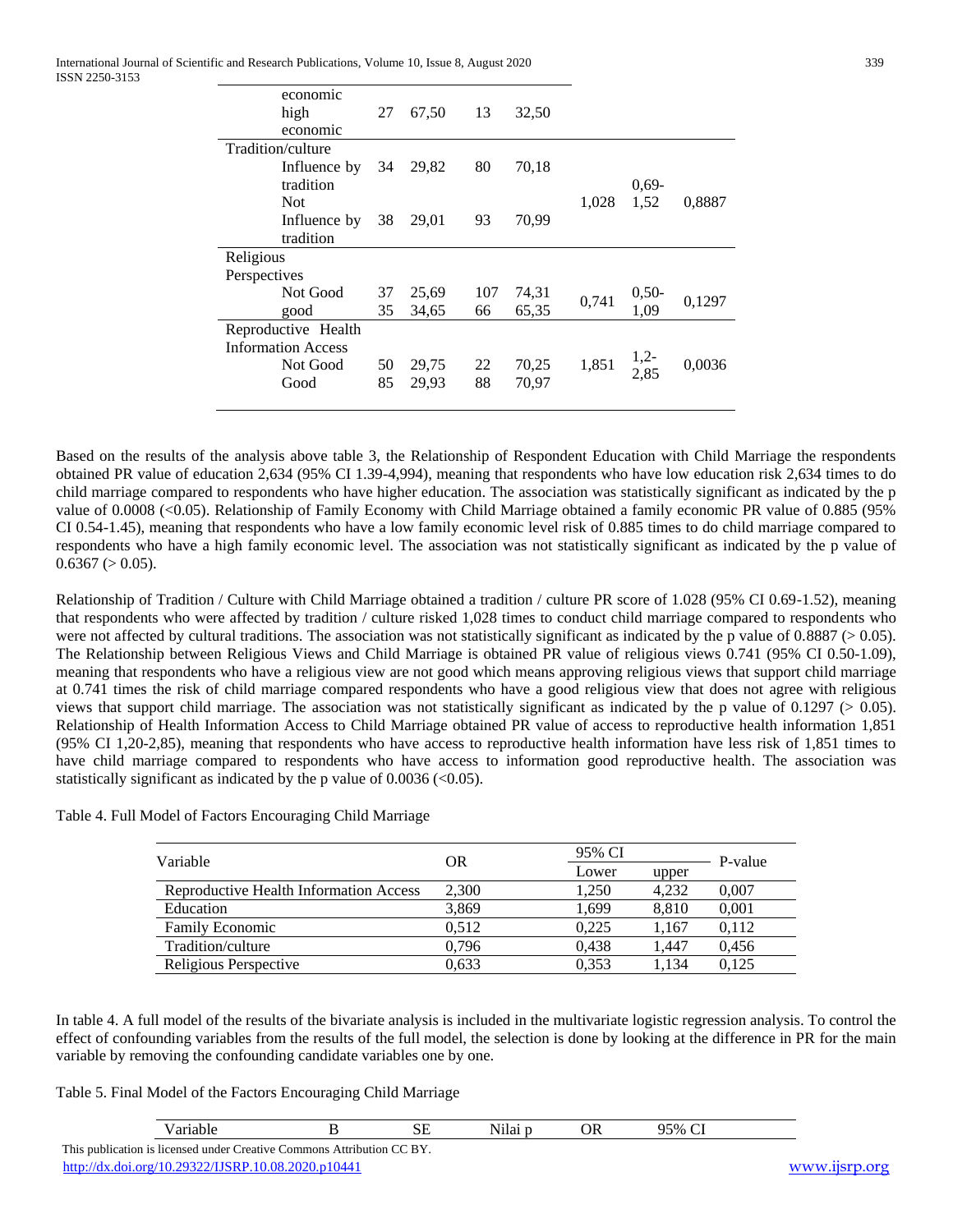| Reproductive Health       | 0.755 | 0.304 | 0.013 | 2.128 | 1.172-3.861 |  |
|---------------------------|-------|-------|-------|-------|-------------|--|
| <b>Information Access</b> |       |       |       |       |             |  |
| Education                 | .168  | 0.395 | 9.003 | 3.127 | 1,482-6,986 |  |

Table 5 above shows the final modeling results from the multivariate test. Based on the results of the logistic regression test, the dominant and significant relationship is reproductive health information access variable and Education variable. Education variable has OR 3,127 (1,428-6,986) which means low education has a risk of 3,127 times to conduct child marriage. Followed by the variable access to reproductive health information has an OR 2.128 (1,172-3,861) which means that respondents who have access to reproductive health information have less risk of 2.128 times to have child marriages compared to respondents who have access to reproductive health information both after controlling the variable Education of respondents before having a marriage.

### DISCUSSION

This study found that the proportion of child marriages was 29.39%. The final model of multivariate analysis shows that the dominant factor that drives child marriage is education that has an OR 3.127 (95% CI: 1,482-6,986). The education factor is more dominant in encouraging child marriages compared to other factors in this study, namely access to reproductive health information, family economics, cultural traditions, and religious views. This is in line with research conducted by Ma'mun, (2015) which shows that young adolescents with low education have an OR risk of 2,846 times to get married early than young adolescents with high education. Susenas 2018 data shows that higher levels of educational attainment for those married above 18 years for women, nearly half (45.56 percent) who marry at an adult age complete high school (high school). The average length of schooling for women and men aged 20- 24 years who get married after the age of 18 years is higher than those who get married before the age of 18 years.

Child marriage is a complex problem, so it is not only the dominant factor that must be a concern but also other factors, as found in this study. Access to reproductive health information has an OR of 2.128 (95% CI: 1,172-3,861). BPS 2020 data reveals that barriers to adolescents obtain information, especially related to reproductive health from formal institutions, for example in schools, so that they do not know reproductive health information early on. This is supported by Djamilah and Kartikawati 2014 research reveals that adolescents often do not know the consequences of having sex, or the function of contraception.

Another factor in this study is the tradition / culture that encourages child marriages to have an OR of 0.796 (95% CI: 0.438-1.474) even though the value is not statistically significant, this factor is a major driver in regions in Indonesia. This is corroborated by research Benedicta, et al, 2017 states that how many traditions that perpetuate child marriages are still found in Indonesia, such as Merariq in Lombok where women are 'rushed' to men's homes to be married. Religious views are not unlike tradition / culture, in this study having an OR 0.633 (95% CI: 0.535-1.134) statistically insignificant but a significant driving factor towards child marriage, this was confirmed by the results of the Rumah KitaB research (unpublished) 2019 and 2020 in three urban areas shows that child marriage is high due to religious conservatism and in Sumenep shows that socio-religious views are used as reasons for child marriage.

Finally, family economic factors that are often suspected to be a driving factor or called poverty, in this study found OR 0.512 (95%) CI: 0.225-1.167) although statistically it is not too significant but the family economy is one of the drivers of child marriages. This is as found in the UNFPA study, 2018 Child marriages often occur against the background of parents who want to improve family economic well-being. For poor households, most girls are seen as an economic burden and marriage is seen as a solution to escape poverty. However, the March 2018 Susenas shows a slight difference in the level of poverty between women aged 20-24 years who are married before the age of 18 years (13.76 percent) and those who are married above the age of 18 years (10.09 percent), which means the economy is correct the family is a driver of child marriage, but not the only one, as well as those found in the study.

## IV. GET PEER REVIEWED

Here comes the most crucial step for your research publication. Ensure the drafted journal is critically reviewed by your peers or any subject matter experts. Always try to get maximum review comments even if you are well confident about your paper.

#### **For peer review send you research paper in IJSRP format to [editor@ijsrp.org.](mailto:editor@ijsrp.org)**

#### V. IMPROVEMENT AS PER REVIEWER COMMENTS

Analyze and understand all the provided review comments thoroughly. Now make the required amendments in your paper. If you are not confident about any review comment, then don't forget to get clarity about that comment. And in some cases there could be chances where your paper receives number of critical remarks. In that cases don't get disheartened and try to improvise the maximum.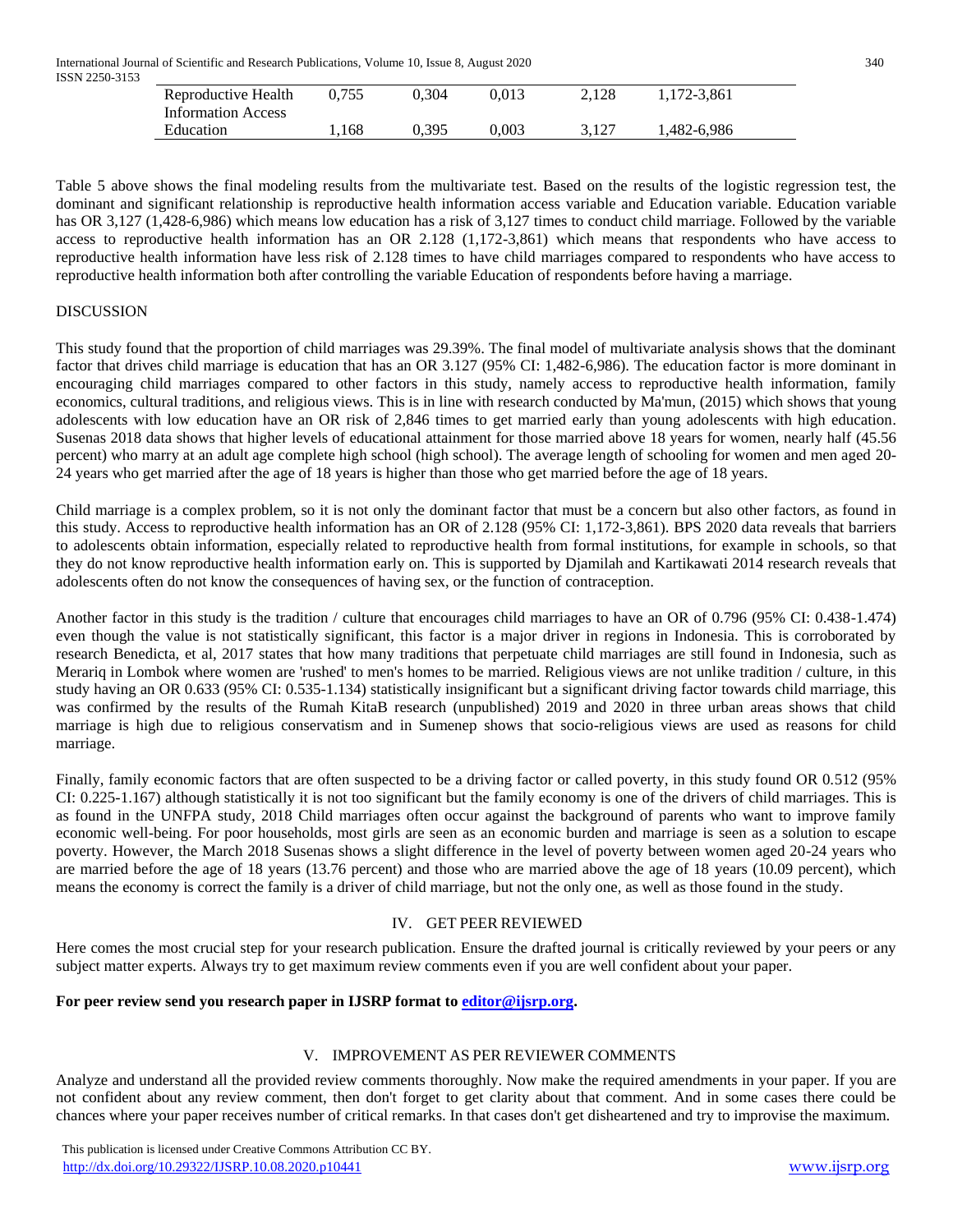## **After submission IJSRP will send you reviewer comment within 10-15 days of submission and you can send us the updated paper within a week for publishing.**

This completes the entire process required for widespread of research work on open front. Generally all International Journals are governed by an Intellectual body and they select the most suitable paper for publishing after a thorough analysis of submitted paper. Selected paper get published (online and printed) in their periodicals and get indexed by number of sources.

## **After the successful review and payment, IJSRP will publish your paper for the current edition. You can find the payment details at: [http://ijsrp.org/online-publication-charge.html.](http://ijsrp.org/online-publication-charge.html)**

## VI. CONCLUSION

The analysis in this study shows that education is one of the dominant factors in encouraging child marriage in Cugenang District, Cianjur Regency, West Java Province, Indonesia. This is in line with the HDI of Cianjur 64.62 which is ranked 21 out of 21 districts / cities in West Java. This means that the HDI of Cianjur Regency is the lowest in West Java Province. One indicator of HDI is the old school expectation rate, where in West Java reached 12.42 years, while in Cianjur in 2018 it only reached 6.93 years.

Factors driving the occurrence of child marriages are very complex in addition to education, tradition / culture, religious views, and family economics and there are still many other factors not examined. In connection with the complexity of the problem, to prevent it, it must involve all cross-sectors related not only the government, but also the involvement of non-formal figures in the community such as traditional and religious leaders, parents and children themselves. For further research it would be better if the variables to be studied were enriched and with different research designs so that it could illustrate richer results. The findings of this study add to global evidence that the dominant driver of child marriage can be prevented by keeping children in school, this will have a positive impact on the country, namely increasing the human development index. From this research it is necessary to encourage policy makers and the application of integrated child marriage prevention programs to schools or other educational institutions so that children can continue their education to a higher level for at least 12 years.

#### ACKNOWLEDGMENT

## **Ethical Considerations**

This study was approved by The Research and Community Engagement Ethical Committee Faculty of Public Health Universitas Indonesia (Ket- 390/UN2.F10.D11/PPM.00.02/2020).

#### **Competing of Interests**

The authors declared that no competing interests exist.

#### **Acknowledgements**

The authors would like to thank the Research and Community Development Center of University Indonesia of the financial support. We also thank to the government of Cugenang Sub District and Cianjur District who share openly the information and data.

#### **Source of Funding**

None.

#### **REFERENCES**

- 1. Asia Child Marriage Initiative. 2015. Getting the Evidence. Plan International and Coram International.
- 2. Benedicta, G.D., Noor, I.R., Kartikawati, R., Zahro, F.A., Susanti, L.R., Natih, N.N.S., … Ramadhan, F.R. (2017). Studi Kualitatif 'Yes I Do Alliance' (YID). Faktor Penyebab dan Konsekuensi Perceraian setelah Perkawinan Anak di Kabupaten Sukabumi, Rembang dan Lombok Barat
- 3. Bennett, L. R. (2001). Single women's experiences of premarital pregnancy and induced abortion in Lombok, Eastern Indonesia. Reproductive Health Matters, 9(17), 37-43. Diakses pada 5 Mei 2020 di https:// www.tandfonline.com/doi/pdf/10.1016/S0968- 8080(01)90006-0
- 4. BPS dan Bappenas. 2020. Pencegahan Perkawinan Anak, Percepatan yang Tak Bisa ditunda. PUSKAPA dan UNICEF
- 5. BPS 2016. Progress on Pause an Analysis of Child Marriage Data in Indonesia. UNICEF.
- 6. Child Marriage in Indonesia. [https://www.girlsnotbrides.org/where-does-it-happen/atlas/indonesia,](https://www.girlsnotbrides.org/where-does-it-happen/atlas/indonesia) diakses pada 3 April 2020